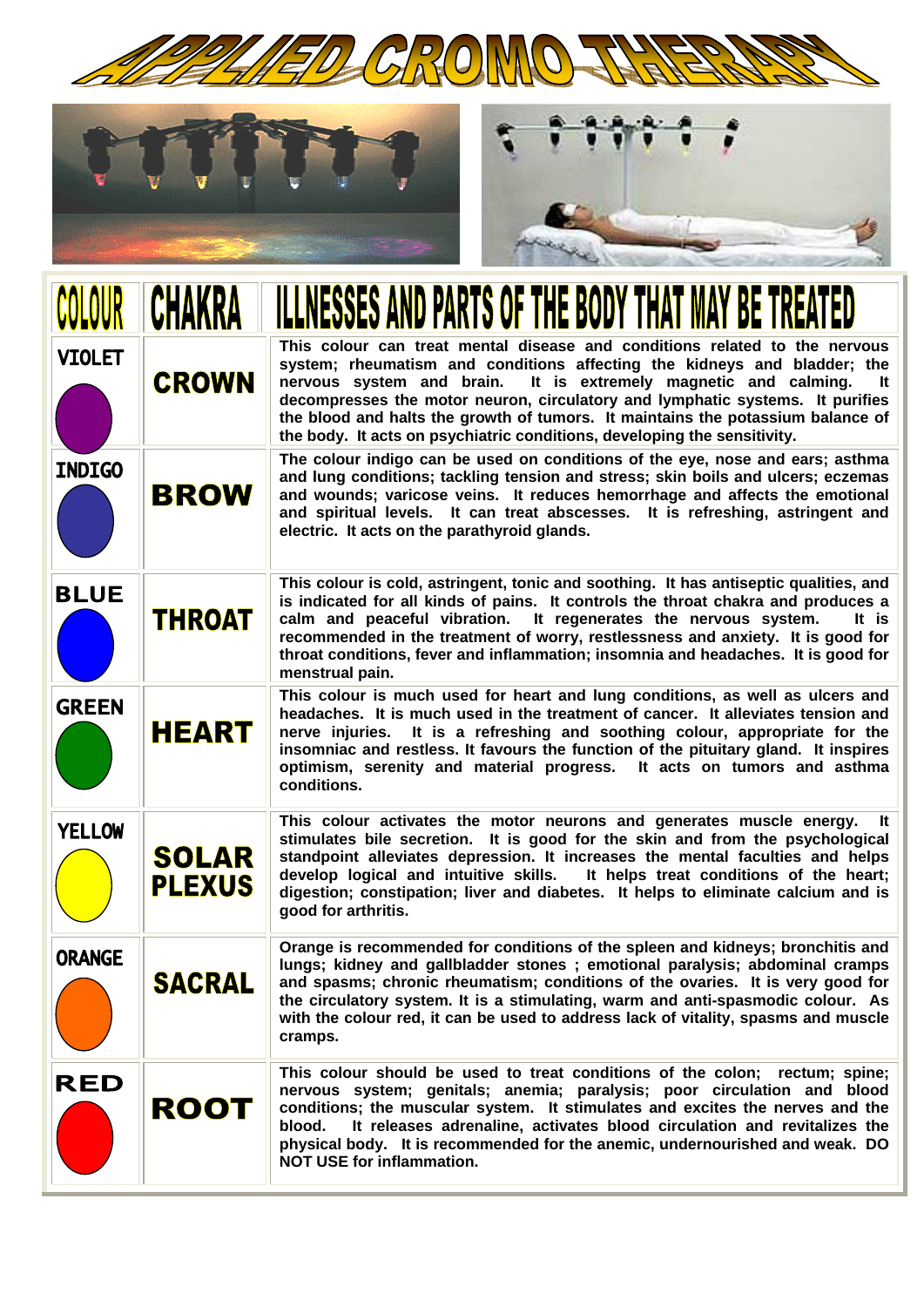

# **Crystal Light Therapy® Giver of Health**

The Crystal Light Therapy was created years ago by João Teixeira de Faria in the Casa of Dom Inacio, his internationally known famous free cure center, at Abadiana, Brasil, the land of crystals. João is a visionary man. From his many thoughts arose a solution to help the greatest number.

- **Résults :** > 99% satisfied patients
	- > Impressive holistic and lasting results
	- > A powerful and independent curative assistant
	- > Generates regular practice
	- > Effective for anti-aging & strong anti-stress

For thousands of years, Quartz crystals have been used for their curative virtues of purification. Quartz release perfectly the energy to bring about its optimal state, everywhere the body needs it. The Quartz used in Crystal Light Therapy were formed two millions years ago from heat, gas and liquid minerals in the heart of the earth.

## **The Therapy: the Crystal bed is a subtle blend of Chromotherapy, Lithotherapy and Musicotherapy.**

The Quartz Crystals are living molecular masses where the energy is increased thanks to the light crossing through them. The Crystal Light Therapy uses this suitability and gives it its optimum thanks to a combination of light and colors. Each Crystal is crossed through by a light which colour corresponds with the chakras (center of energy) towards where it's pointed on the body. Each chakra is irradiated by a beam of light that passes on the crystal energy by the colour's increased frequency.

Because of its positive/beneficial stimulation of the immune system at a high and guaranteed level, the Crystal Light Therapy is recommended for any case of physical or psychological problems, or for antiaging result.

#### **How does a session take place?**

The patient is not touched during a session of Crystal Light Therapy. The patient is lying. Seven curative Crystals from the Casa are hanging at 30 centimeters from the body. The chakras are irradiated during 20 minutes with their respective colors and frequency on a precise rhythm. Tapering tipped, the crystals act as natural lasers that focus, accelerate, increase the energy into a tight beam of light pointed at the centers of energy.

*Why 20 minutes?* This is the time that a crystal needs to reach its perfect fusion. At this moment, the union between the body's energy and the crystal's one is created. This is the unity between body, space and earth.